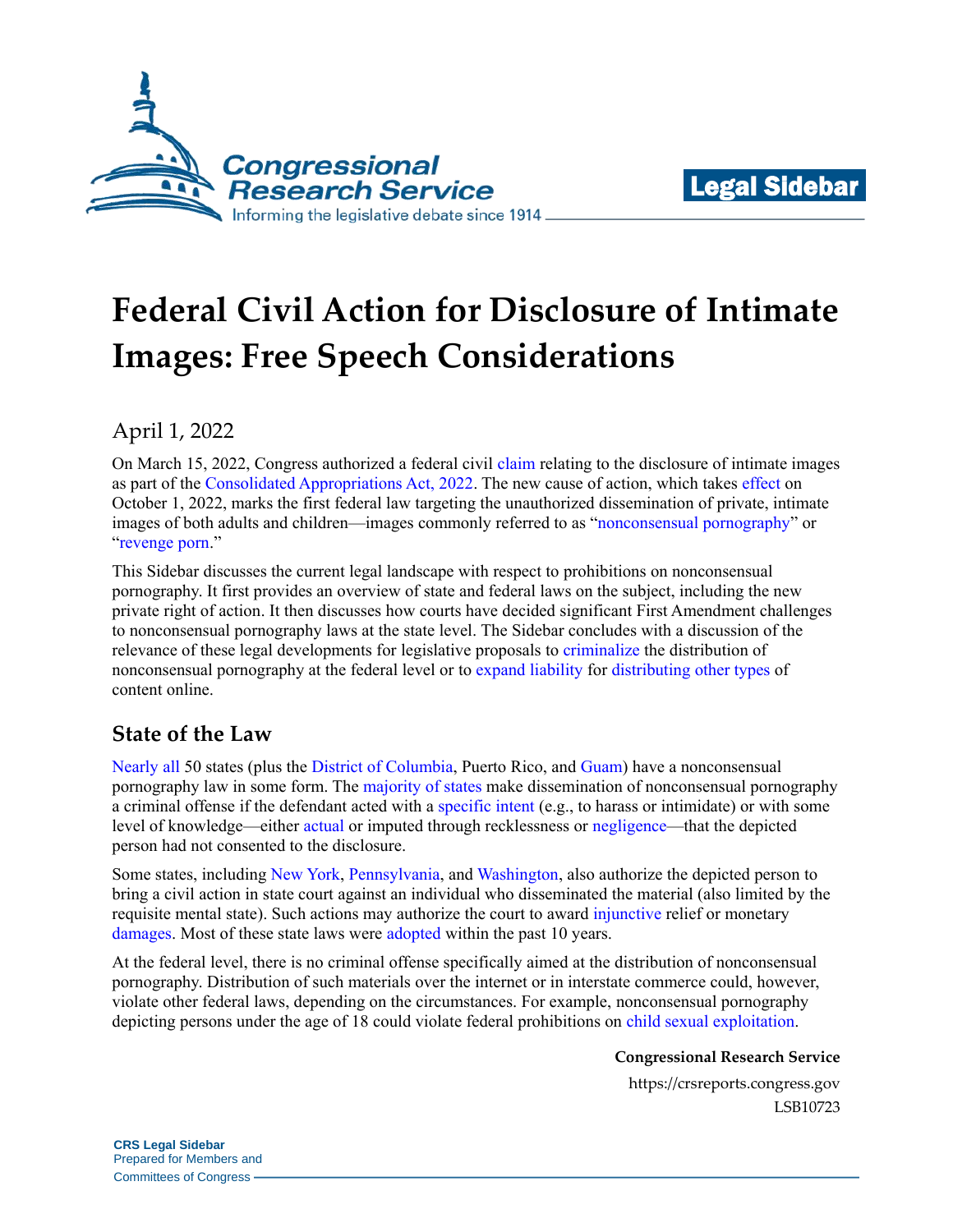Circumstances involving [threats,](https://uscode.house.gov/view.xhtml?req=granuleid:USC-prelim-title18-section2261A&num=0&edition=prelim) [extortion,](https://uscode.house.gov/view.xhtml?req=granuleid:USC-prelim-title18-section875&num=0&edition=prelim) or [harassment](https://uscode.house.gov/view.xhtml?req=granuleid:USC-prelim-title18-section2261A&num=0&edition=prelim) could constitute other federal crimes. Federal law also prohibits the interstate distribution of [obscene visual matter—](https://uscode.house.gov/view.xhtml?path=/prelim@title18/part1/chapter71&edition=prelim)a type of speech that is [not](https://crsreports.congress.gov/product/pdf/IF/IF11072)  [protected](https://crsreports.congress.gov/product/pdf/IF/IF11072) by the First Amendment. However, as explained below, not all nonconsensual pornography rises to level of [legally obscene.](https://tile.loc.gov/storage-services/service/ll/usrep/usrep413/usrep413015/usrep413015.pdf#page=10)

Congress created a new, private right of action for victims of nonconsensual pornography in [Section 1309](https://www.congress.gov/117/bills/hr2471/BILLS-117hr2471enr.pdf#page=881) of the Violence Against Women Act Reauthorization Act of 2022, passed as part of the Consolidated Appropriations Act, 2022. Effective October 1, 2022, Section 1309 will [authorize](https://www.congress.gov/117/bills/hr2471/BILLS-117hr2471enr.pdf#page=882) an individual whose intimate image was disclosed without the individual's consent to bring a federal lawsuit against the person who made the disclosure. While a court has not yet interpreted Section 1309, the [text](https://www.congress.gov/117/bills/hr2471/BILLS-117hr2471enr.pdf#page=882) of this section provides that, to prevail in the litigation, a plaintiff would have to prove that the defendant made the disclosure *knowing* that the plaintiff had not consented to the disclosure or with *reckless disregard* as to whether the plaintiff had consented to the disclosure, which [usually means](https://www.supremecourt.gov/opinions/20pdf/19-5410_8nj9.pdf#page=8) consciously disregarding a substantial risk. A cause of action could be [available](https://www.congress.gov/117/bills/hr2471/BILLS-117hr2471enr.pdf#page=882) under Section 1309 for distribution of an intimate image without the plaintiff's consent even if the plaintiff had consented to the creation of the image or had shared it with someone else. In contrast, Section 1309 would [not reach](https://www.congress.gov/117/bills/hr2471/BILLS-117hr2471enr.pdf#page=883) disclosures of commercial pornographic content (with some exceptions); disclosures made in good faith to law enforcement or as part of a legal, medical, or investigatory process; disclosures on matters of public concern; and disclosures "reasonably intended to assist" the depicted person. Under Section 1309, a court [may award](https://www.congress.gov/117/bills/hr2471/BILLS-117hr2471enr.pdf#page=882) a prevailing plaintiff monetary damages and enjoin the defendant from further disclosing the image.

#### **First Amendment Challenges**

As of the date of this Sidebar, CRS has not identified any pre-enforcement legal challenges to the constitutionality of Section 1309. Litigation over similar laws continues to unfold at the state level, however. The highest state courts in five states[—Illinois,](https://ilcourtsaudio.blob.core.windows.net/antilles-resources/resources/208b8617-e301-4746-8455-984977fd04f5/People%20v.%20Austin,%202019%20IL%20123910.pdf) Indiana, [Minnesota,](https://mn.gov/law-library-stat/archive/supct/2020/OPA190576-123020.pdf) [Texas,](https://search.txcourts.gov/SearchMedia.aspx?MediaVersionID=9e7f501c-76b1-470d-abc4-b5d6d51c22ea&coa=coscca&DT=OPINION&MediaID=cc3f7852-56ae-4b7d-beb9-2768eda89622) and [Vermont—](https://www.vermontjudiciary.org/sites/default/files/documents/op16-253_1.pdf)have adjudicated free speech challenges to their states' nonconsensual pornography laws. All five of these courts ultimately rejected the First Amendment arguments in those cases, though the Texas Court of Criminal Appeals did so in a [nonprecedential opinion](https://www.txcourts.gov/media/1453411/texas-rules-of-appellate-procedure.pdf#page=105) that is not controlling in the state's lower courts. The reviewing courts concluded that the statutes prohibited ["more than obscenity,](https://mn.gov/law-library-stat/archive/supct/2020/OPA190576-123020.pdf#page=2)" reaching protected speech in the form of non-obscene, sexually explicit images depicting adults. With one exception [\(IL\)](https://ilcourtsaudio.blob.core.windows.net/antilles-resources/resources/208b8617-e301-4746-8455-984977fd04f5/People%20v.%20Austin,%202019%20IL%20123910.pdf#page=9), the courts also determined that the laws regulated or [potentially](https://mn.gov/law-library-stat/archive/supct/2020/OPA190576-123020.pdf#page=15) regulated speech on the basis of its content (i.e., depictions of sexual conduct or nudity) and applied [strict](https://search.txcourts.gov/SearchMedia.aspx?MediaVersionID=9e7f501c-76b1-470d-abc4-b5d6d51c22ea&coa=coscca&DT=OPINION&MediaID=cc3f7852-56ae-4b7d-beb9-2768eda89622#page=11) [scrutiny,](https://www.vermontjudiciary.org/sites/default/files/documents/op16-253_1.pdf#page=10) the most stringent First Amendment test. The laws passed strict scrutiny in these four jurisdictions (IN, [MN,](https://mn.gov/law-library-stat/archive/supct/2020/OPA190576-123020.pdf#page=22) [TX,](https://search.txcourts.gov/SearchMedia.aspx?MediaVersionID=9e7f501c-76b1-470d-abc4-b5d6d51c22ea&coa=coscca&DT=OPINION&MediaID=cc3f7852-56ae-4b7d-beb9-2768eda89622#page=37) an[d VT\)](https://www.vermontjudiciary.org/sites/default/files/documents/op16-253_1.pdf#page=31). In particular, the courts determined that the laws served compelling governmental interests in protecting [privacy](https://www.vermontjudiciary.org/sites/default/files/documents/op16-253_1.pdf#page=26) and preventing the psychological and reputational [harms](https://mn.gov/law-library-stat/archive/supct/2020/OPA190576-123020.pdf#page=16) associated with public disclosure of intimate images. The courts also concluded that the laws were narrowly tailored and the least [restrictive](https://mn.gov/law-library-stat/archive/supct/2020/OPA190576-123020.pdf#page=19)  [means](https://mn.gov/law-library-stat/archive/supct/2020/OPA190576-123020.pdf#page=19) of serving those interests.

Although the state statutes differed in their particulars, at least three features of the laws were important to the courts' strict scrutiny analysis. First, the laws expressly imposed or were construed to impose a [mens](https://crsreports.congress.gov/product/pdf/R/R46836)  [rea](https://crsreports.congress.gov/product/pdf/R/R46836) requirement with respect to the depicted person's consent to disclosure—negligence (IN, [MN\)](https://mn.gov/law-library-stat/archive/supct/2020/OPA190576-123020.pdf#page=20), recklessness [\(TX\)](https://search.txcourts.gov/SearchMedia.aspx?MediaVersionID=9e7f501c-76b1-470d-abc4-b5d6d51c22ea&coa=coscca&DT=OPINION&MediaID=cc3f7852-56ae-4b7d-beb9-2768eda89622#page=25), or actual knowledge [\(VT\)](https://www.vermontjudiciary.org/sites/default/files/documents/op16-253_1.pdf#page=28). Second, several of the statutes exempted disclosures made for law enforcement purposes  $(IN, MN)$  $(IN, MN)$  or regarding matters of public concern  $(VT)$ . Third, several of the statutes were limited to circumstances where a depicted person would have a reasonable expectation of privacy [\(MN,](https://mn.gov/law-library-stat/archive/supct/2020/OPA190576-123020.pdf#page=19) [TX,](https://search.txcourts.gov/SearchMedia.aspx?MediaVersionID=9e7f501c-76b1-470d-abc4-b5d6d51c22ea&coa=coscca&DT=OPINION&MediaID=cc3f7852-56ae-4b7d-beb9-2768eda89622#page=32) [VT\)](https://www.vermontjudiciary.org/sites/default/files/documents/op16-253_1.pdf#page=29).

At least two of these courts (IN, [TX\)](https://search.txcourts.gov/SearchMedia.aspx?MediaVersionID=9e7f501c-76b1-470d-abc4-b5d6d51c22ea&coa=coscca&DT=OPINION&MediaID=cc3f7852-56ae-4b7d-beb9-2768eda89622#page=37) also considered whether their states' laws were substantially "overbroad" in relation to their "plainly legitimate sweep" (a type of facial challenge), rejecting this argument as well.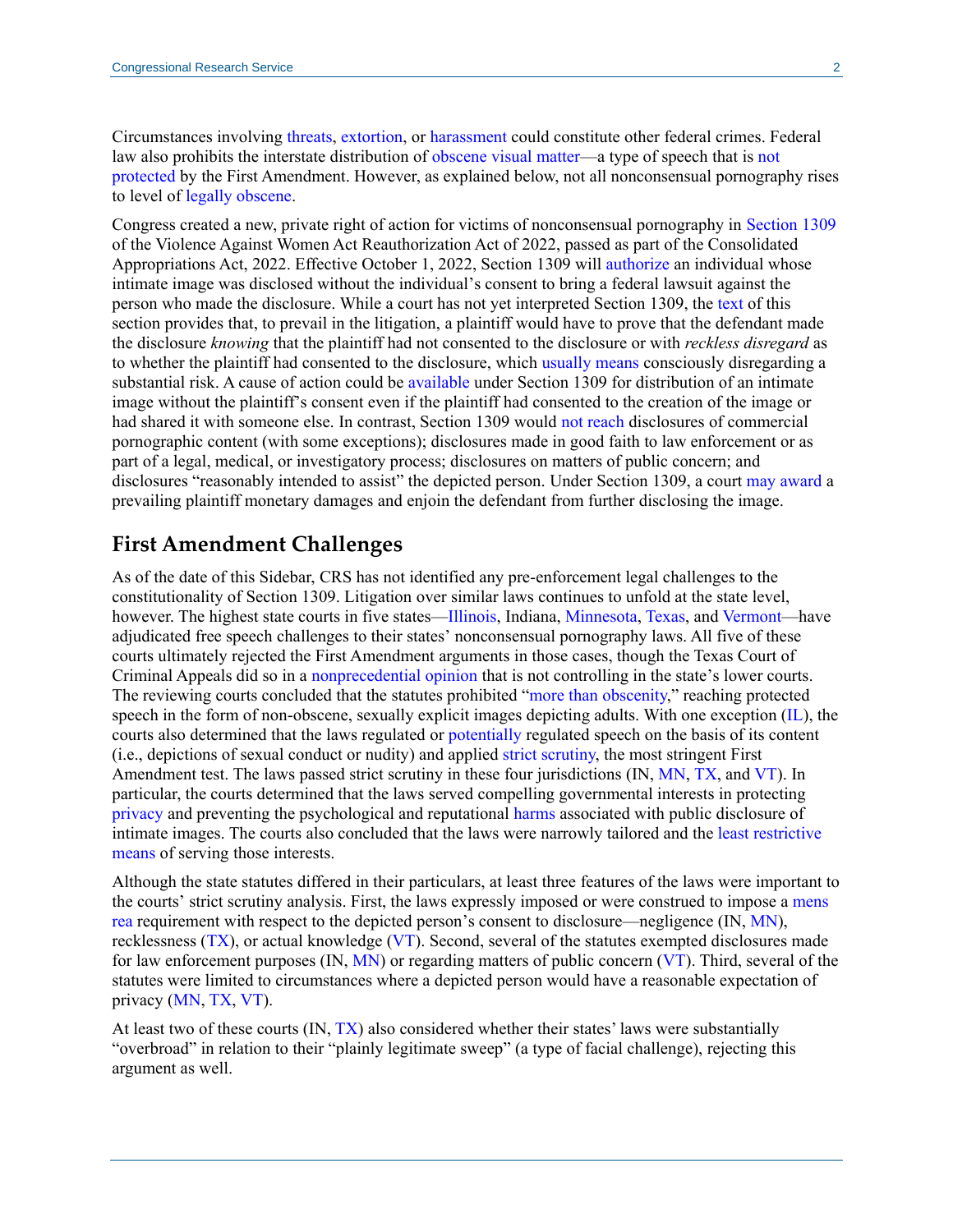## **Considerations for Congress**

These cases upholding state laws in the states' highest courts provide some insight into how Section 1309 might fare in a constitutional challenge in federal court. It appears that [Section 1309](https://www.congress.gov/117/bills/hr2471/BILLS-117hr2471enr.pdf#page=881) shares some attributes of the statutes that survived free speech challenges in Indiana, Minnesota, Texas, and Vermont, such as a knowing or reckless mens rea requirement for the lack-of-consent element and exceptions for disclosures in the public interest. It remains to be seen, however, whether other state or federal courts will adopt reasoning similar to the four state courts discussed above in future legal challenges to nonconsensual pornography laws.

In terms of First Amendment case law, these state court cases are significant because they reflect the ["rare"](https://mn.gov/law-library-stat/archive/supct/2020/OPA190576-123020.pdf#page=22) circumstance in which a government restriction of speech based on its content survived strict scrutiny. If a challenge to a nonconsensual pornography law were to reach the Supreme Court, the Court could consider whether to recognize a new category of unprotected speech for nonconsensual pornography—something it has been [reluctant](https://www.supremecourt.gov/opinions/09pdf/08-769.pdf) to do with respect to other depictions that legislatures have sought to restrict. Even assuming that nonconsensual intimate images enjoy First Amendment protection, however, the surviving state laws could signal a path forward for legislatures seeking to expand criminal or civil liability for nonconsensual pornography. They could also provide lawmakers with some options for regulating online content such as [deepfakes,](https://crsreports.congress.gov/product/pdf/IF/IF11333) which, like nonconsensual pornography, may implicate protected speech while posing distinct harms that Congress may have an interest in addressing.

One issue that the particular state cases discussed above did not decide is the interaction between the restrictions under review and other federal statutes. In particular, could a defendant [seek to dismiss](https://cite.case.law/sw3d/429/752/) a Section 1309 claim on the ground of immunity from liability under Section 230 of the Communications Act? [Section 230\(](https://uscode.house.gov/view.xhtml?req=(title:47%20section:230%20edition:prelim)%20OR%20(granuleid:USC-prelim-title47-section230)&f=treesort&edition=prelim&num=0&jumpTo=true)c) precludes courts from holding a defendant liable for distributing content "provided by another information content provider" through an interactive computer service (e.g., a website or social media platform). Although [Section 230](https://uscode.house.gov/view.xhtml?req=(title:47%20section:230%20edition:prelim)%20OR%20(granuleid:USC-prelim-title47-section230)&f=treesort&edition=prelim&num=0&jumpTo=true) does not bar enforcement of federal *criminal* laws, the statute contains no similarly broad exemption for federal *civil* claims or state law claims. In practice, therefore, Section 230 generally [bars](https://crsreports.congress.gov/product/pdf/R/R46751#_Toc86410687) a private plaintiff from proceeding with a claim against a provider or a user of an interactive computer service if that claim is based on content that the defendant posted, hosted, or otherwise disseminated but did not create or develop. This limitation often results in [dismissal](https://crsreports.congress.gov/product/pdf/R/R46751#_Toc86410686) of such claims in the early stages of litigation—before the court has reached the merits of the legal dispute.

Section 1309 does not specify how it interacts with Section  $230(c)$ . In these circumstances, a court reviewing a Section 1309 claim may have to decide whether the two provisions can be ["harmonized"](https://www.supremecourt.gov/opinions/17pdf/16-285_q8l1.pdf#page=14) or whether Section 1309 [implicitly repeals](https://crsreports.congress.gov/product/pdf/R/R46484#_Toc84320733) Section 230(c) for claims concerning nonconsensual pornography. The Supreme Court has [discouraged](https://tile.loc.gov/storage-services/service/ll/usrep/usrep467/usrep467986/usrep467986.pdf#page=32) courts from finding "repeals by implication" unless the statutes pose an ["irreconcilable](https://www.supremecourt.gov/opinions/17pdf/16-285_q8l1.pdf#page=14) conflict." The U.S. Court of Appeals for the Second Circuit found no such conflict in a case involving a different civil remedies provision enacted after Section 230, [reasoning](https://cite.case.law/f3d/934/53/) that "Section 230 provide[d] an affirmative defense to liability" to the civil claim "for only the narrow set of defendants and conduct to which Section 230 applies." If a reviewing court were to adopt similar reasoning, it could conclude that Section 1309 and Section 230 can co-exist, with Section 1309 allowing claims against defendants who distributed nonconsensual pornography that they either created or developed, and Section 230(c) barring claims against providers and users of interactive computer services based on third-party content.

In practice, the circumstances in which a plaintiff could show that a provider or user created or developed the nonconsensual pornography at issue could be fairly narrow. By some [estimates,](https://www.ncsl.org/research/telecommunications-and-information-technology/fighting-revenge-porn-and-sextortion.aspx) a large percentage of nonconsensual pornography images are "selfies"—that is, images captured by the depicted person—and thus may not have been "created" by the defendant. Additionally, in [some jurisdictions,](https://crsreports.congress.gov/product/pdf/R/R46751#_Toc86410690) a court may not consider a provider or user to have "developed" the content at issue [unless](https://cite.case.law/f3d/934/53/) the provider or user "directly